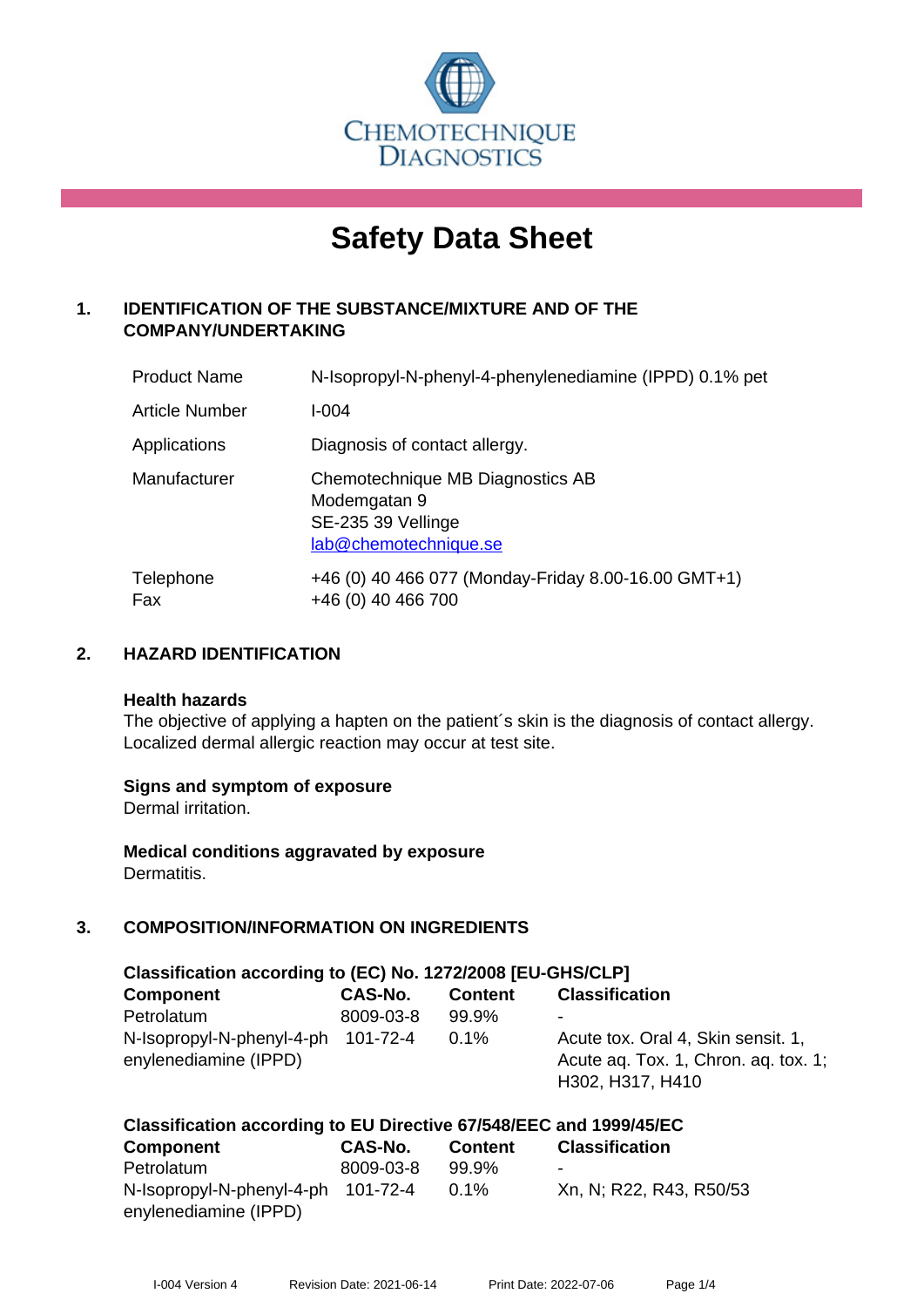#### **4. FIRST AID MEASURES**

**Emergency and first aid procedures**

Obtain medical attention.

#### **5. FIRE-FIGHTING MEASURES\***

#### **Suitable extinguish media**

CO2, powder or water spray. Fight larger fires with water spray or alcohol resistant foam.

# **For safety reasons unsuitable extinguishing agents**

Water with full jet.

# **Special protective equipment for fire-fighters** Wear self-contained respiratory protective device. Wear fully protective suit.

\*Data is shown for petrolatum only

#### **6. ACCIDENTAL RELEASES MEASURES**

**Steps to be taken if material is released or spilled** Contain and place in a closed container.

# **7. HANDLING AND STORAGE**

**Precautions to be taken in handling and storage** Store dark at 5-8°C. Avoid extended exposure to light. FOR EXTERNAL USE ONLY.

# **8. EXPOSURE CONTROLS/PERSONAL PROTECTION**

**Respiratory protection** Not required.

**Ventilation** Local exhaust.

**Protective gloves** Disposal gloves.

# **Eye protection**

Not required with normal use.

#### **Work/Hygienic practices**

Wash hands after each use.

#### **9. PHYSICAL AND CHEMICAL PROPERTIES**

Odour **Odourless** 

Appearance Brown/Grey Semi-solid

Melting point\* 50-55° C

Boiling point\* No data available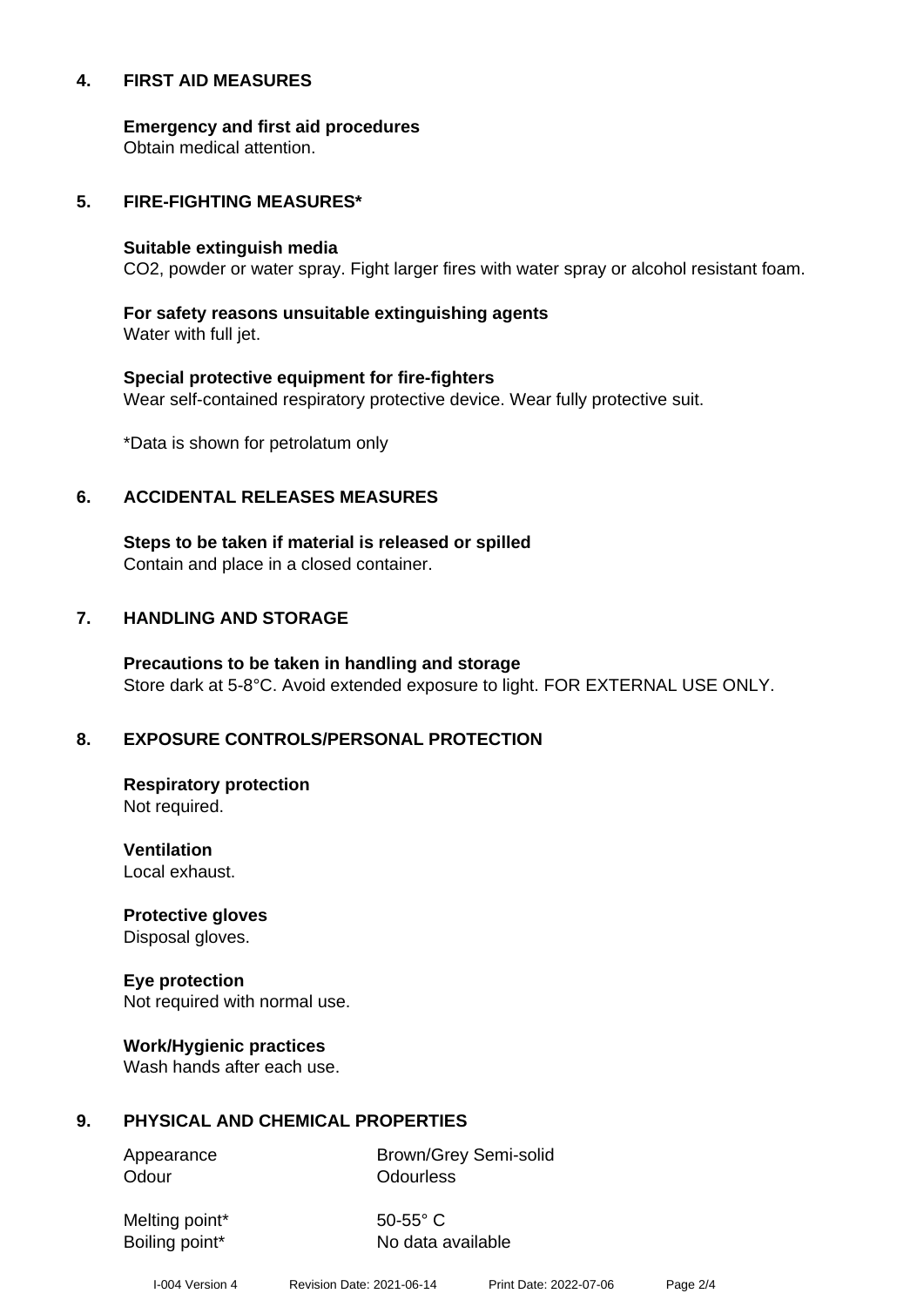Flash point\* >100°C Density\* No data available. Solubility in/Miscibility with Water\*

Self ignition\* Product does not self ignite. Danger of explosion\* Product does not present an explosion hazard. Insoluble

\*Data is shown for petrolatum only

# **10. STABILITY AND REACTIVITY**

#### **Incompability**

May react with strong oxidizing agents.

#### **Stability**

Stable at recommended storage conditions.

#### **Hazardous byproducts**

Combustion may generate CO, CO2 and other oxides.

#### **Hazardous polymerization**

Will not occur.

# **11. TOXICOLOGICAL INFORMATION**

No data available.

#### **12. ECOLOGICAL INFORMATION**

No data available.

#### **13. DISPOSAL CONSIDERATIONS**

#### **Waste disposal method**

Comply with federal, state/provincial and local regulation.

#### **14. TRANSPORT INFORMATION**

Not dangerous goods.

#### **15. REGULATORY INFORMATION**

The classification is according to the latest editions of the EU lists, and extended by company and literature data.

#### **16. OTHER INFORMATION**

#### **Text of H-statements and R-phrases mentioned in Section 3**

| Acute tox. Oral 4<br>Skin sensit, 1<br>Acute ag. Tox. 1 |                           | Acute toxicity, Oral (Category 4)<br>Skin sensitization (Category 1)<br>Acute aquatic toxicity (Category 1) |          |
|---------------------------------------------------------|---------------------------|-------------------------------------------------------------------------------------------------------------|----------|
| I-004 Version 4                                         | Revision Date: 2021-06-14 | Print Date: 2022-07-06                                                                                      | Page 3/4 |